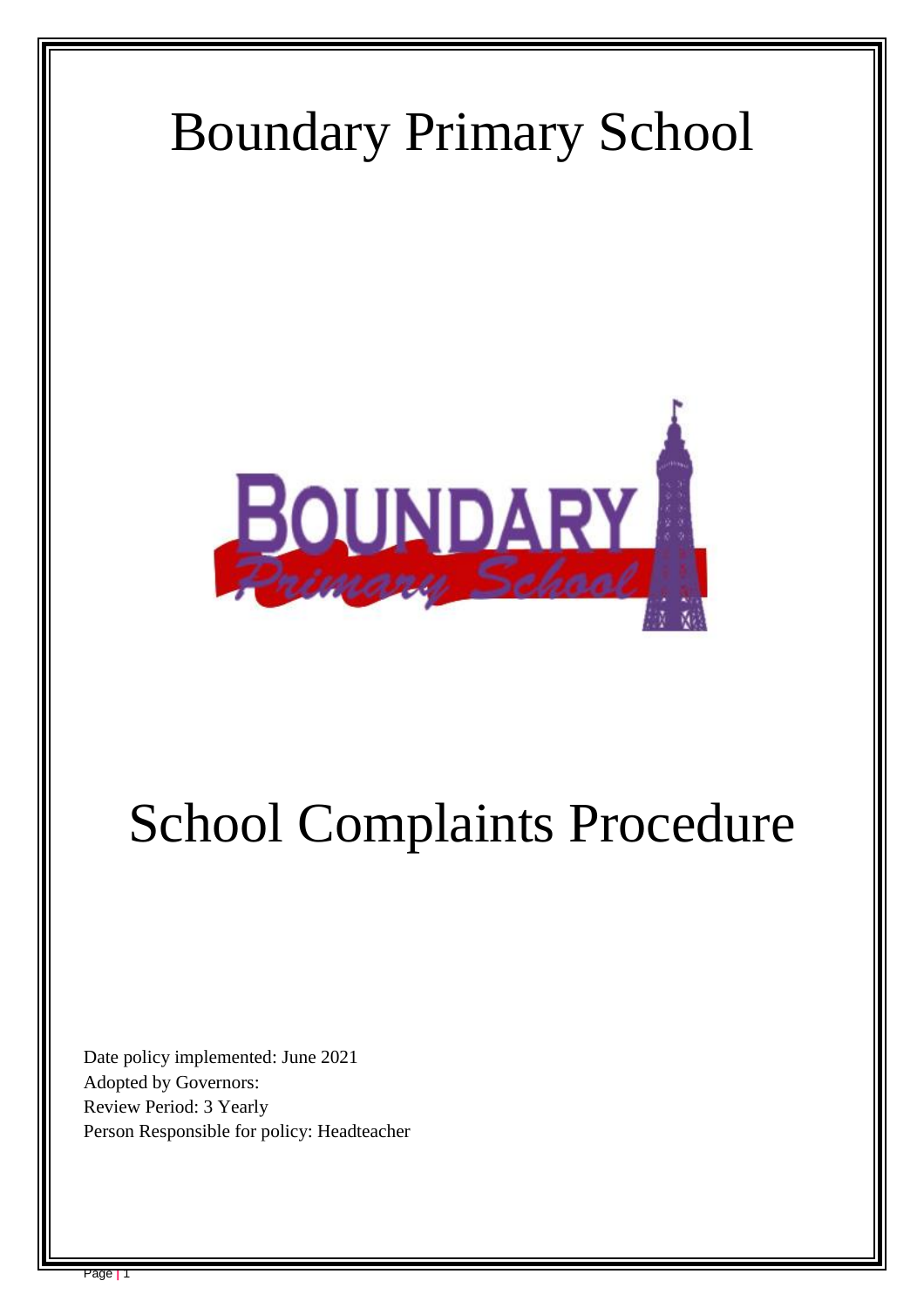# **Contents**

# <span id="page-1-0"></span>**1. Aims**

Our school aims to meet its statutory obligations when responding to complaints from parents of pupils at the school, and others.

When responding to complaints, we aim to:

- > Be impartial and non-adversarial
- Facilitate a full and fair investigation by an independent person or panel, where necessary
- Address all the points at issue and provide an effective and prompt response
- Respect complainants' desire for confidentiality
- > Treat complainants with respect and courtesy
- Ensure that any decisions we make are lawful, rational, reasonable, fair and proportionate, in line with the principles of administrative law
- Xeep complainants informed of the progress of the complaints process
- Consider how the complaint can feed into school improvement evaluation processes

We try to resolve concerns or complaints by informal means wherever possible. Where this is not possible, formal procedures will be followed.

The school will aim to give the complainant the opportunity to complete the complaints procedure in full.

To support this, we will ensure we publicise the existence of this policy and make it available on the school website.

Throughout the process, we will be sensitive to the needs of all parties involved, and make any reasonable adjustments needed to accommodate individuals.

# <span id="page-1-1"></span>**2. Legislation and guidance**

This document meets the requirements of section 29 of the [Education Act 2002,](http://www.legislation.gov.uk/ukpga/2002/32/section/29) which states that schools must have and make available a procedure to deal with all complaints relating to their school and to any community facilities or services that the school provides.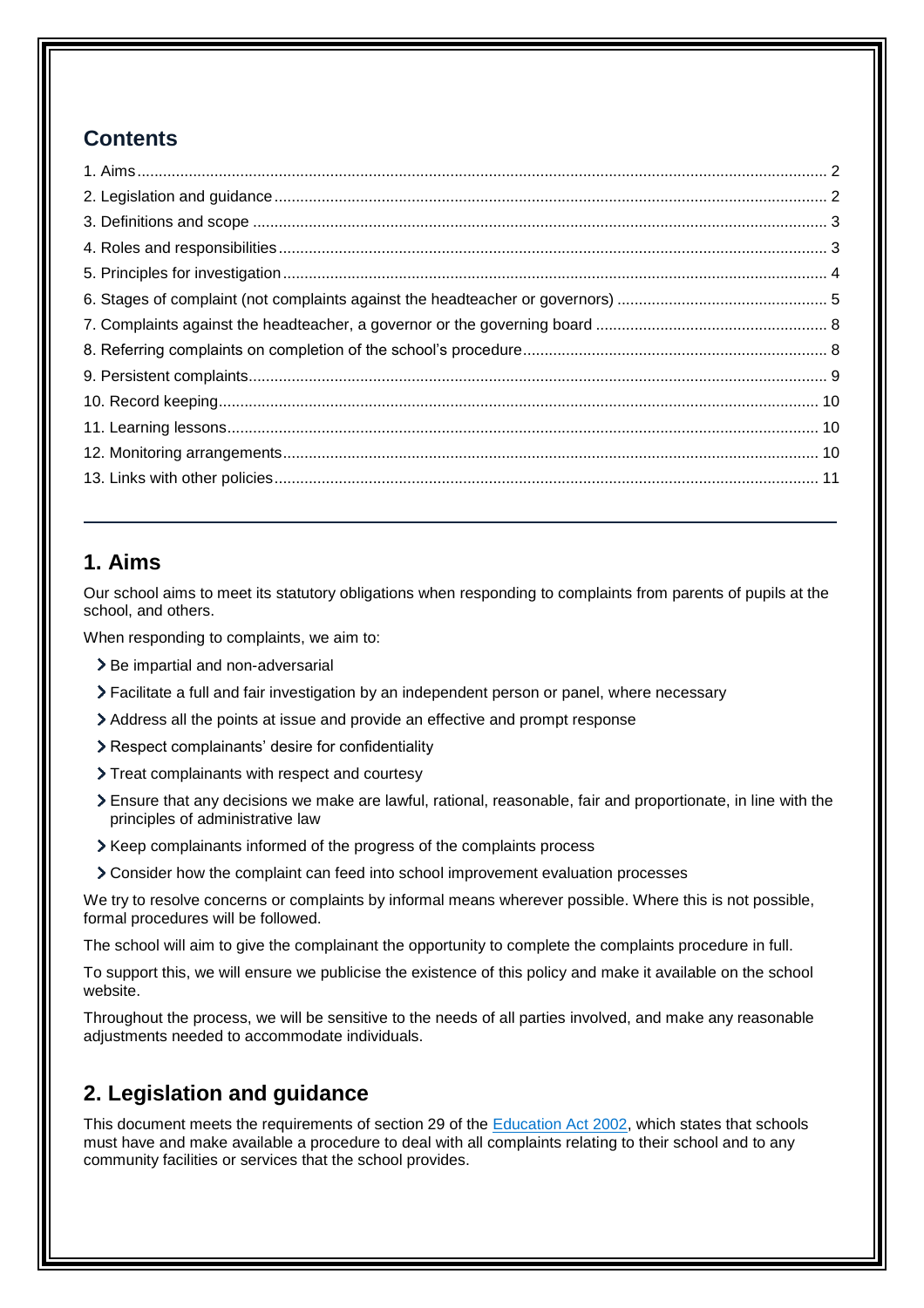In addition, it addresses duties set out in the [Early Years Foundation Stage statutory framework](https://www.gov.uk/government/publications/early-years-foundation-stage-framework--2) with regards to dealing with complaints about the school's fulfilment of Early Years Foundation Stage requirements.

# <span id="page-2-0"></span>**3. Definitions and scope**

#### **3.1 Definitions**

The DfE guidance explains the difference between a concern and a complaint:

- A **concern** is defined as "an expression of worry or doubt over an issue considered to be important for which reassurances are sought"
- A **complaint** is defined as "an expression of dissatisfaction however made, about actions taken or a lack of action"

#### **3.2 Scope**

The school intends to resolve complaints informally where possible, at the earliest possible stage.

There may be occasions when complainants would like to raise their concerns formally. This policy outlines the procedure relating to handling such complaints.

This policy does **not** cover complaints procedures relating to:

- > Admissions
- Statutory assessments of special educational needs (SEN)
- > Safeguarding matters
- > Exclusion
- Whistle-blowing
- > Staff grievances
- > Staff discipline

Please see our separate policies for procedures relating to these types of complaint.

Arrangements for handling complaints from parents of children with special educational needs (SEN) about the school's support are within the scope of this policy. Such complaints should first be made to the classteacher and or SENCo ; they will then be referred to this complaints policy. Our SEN policy and information report includes information about the rights of parents of pupils with disabilities who believe that our school has discriminated against their child.

Complaints about services provided by other providers who use school premises or facilities should be directed to the provider concerned.

# <span id="page-2-1"></span>**4. Roles and responsibilities**

#### **4.1 The complainant**

The complainant will get a more effective and timely response to their complaint if they:

- Follow these procedures
- Co-operate with the school throughout the process, and respond to deadlines and communication promptly
- > Ask for assistance as needed
- > Treat all those involved with respect
- Not publish details about the complaint on social media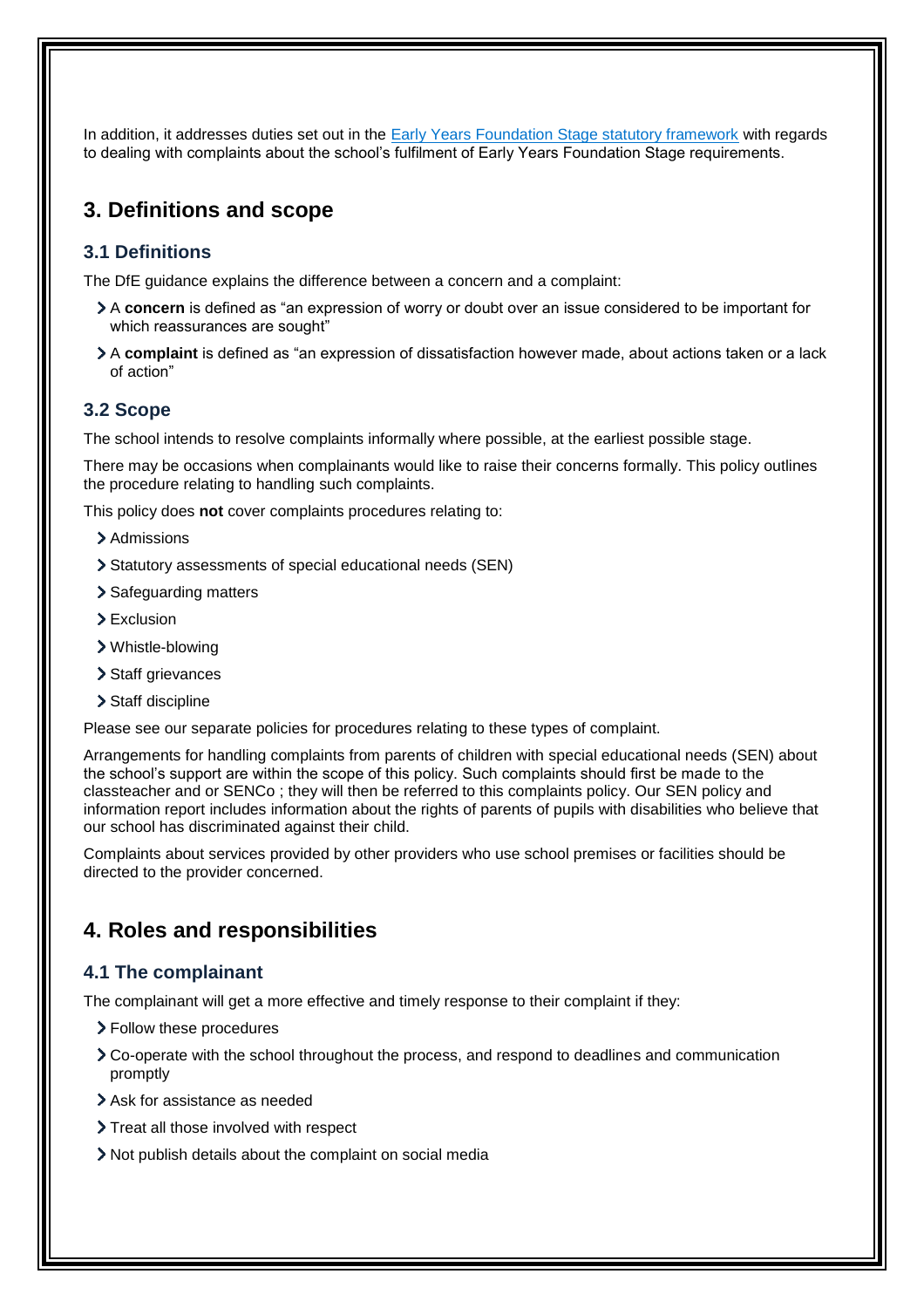## **4.2 The investigator**

An individual will be appointed to look into the complaint, and establish the facts. They will:

- Interview all relevant parties, keeping notes
- Consider records and any written evidence and keep these securely
- Prepare a comprehensive report to the headteacher or complaints committee which includes the facts and potential solutions

## **4.3 Clerk to the governing board**

The clerk will:

- Be the contact point for the complainant and the complaints committee, including circulating the relevant papers and evidence before complaints committee meetings
- Arrange the complaints hearing
- Record and circulate the minutes and outcome of the hearing

## **4.4 Committee chair**

The committee chair will:

- Chair the meeting, ensuring that everyone is treated with respect throughout
- Make sure all parties see the relevant information, understand the purpose of the committee, and are allowed to present their case

# <span id="page-3-0"></span>**5. Principles for investigation**

When investigating a complaint, we will try to clarify:

- What has happened
- Who was involved
- What the complainant feels would put things right

#### **5.1 Time scales**

The complainant must raise the complaint within 3 months of the incident. If the complaint is about a series of related incidents, they must raise the complaint within 3 months of the last incident.

We will consider exceptions to this time frame in circumstances where there were valid reasons for not making a complaint at that time and the complaint can still be investigated in a fair manner for all involved.

When complaints are made out of term time, we will consider them to have been received on the first school day after the holiday period.

If at any point we cannot meet the time scales we have set out in this policy, we will:

- Set new time limits with the complainant
- Send the complainant details of the new deadline and explain the delay

#### **5.2 Complaints about our fulfilment of early years requirements**

We will investigate all written complaints relating to the school's fulfilment of the Early Years Foundation Stage requirements, and notify the complainant of the outcome within 28 days of receiving the complaint. The school will keep a record of the complaint (see section 10) and make this available to Ofsted on request.

Parents and carers can notify Ofsted if they believe that the school is not meeting Early Years Foundation Stage requirements, by calling 0300 123 4666, or by emailing [enquiries@ofsted.gov.uk.](mailto:enquiries@ofsted.gov.uk) An online contact form is also available at [https://www.gov.uk/government/organisations/ofsted#org-contacts.](https://www.gov.uk/government/organisations/ofsted#org-contacts)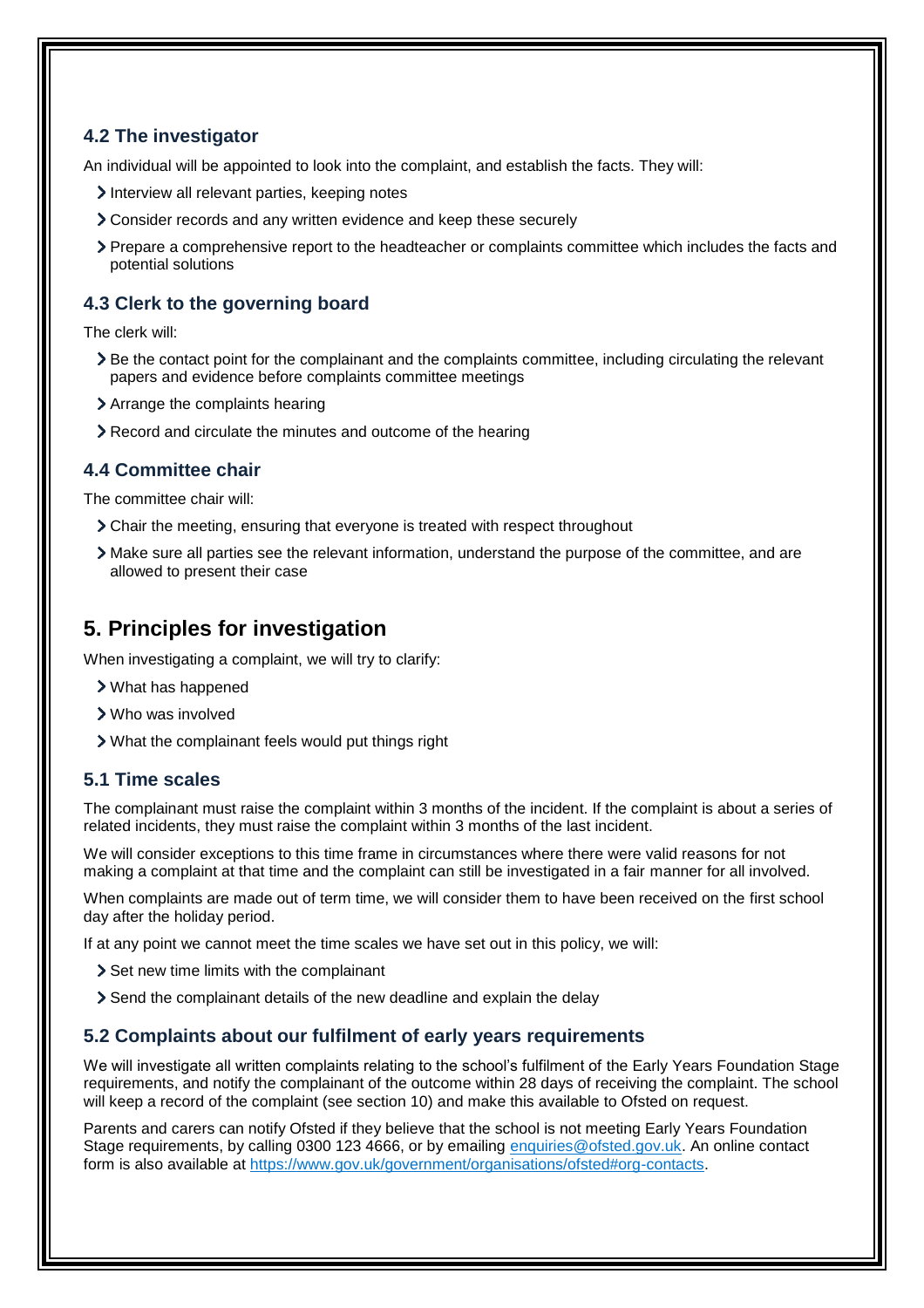We will notify parents and carers if we become aware that the school is to be inspected by Ofsted. We will also supply a copy of the inspection report to parents and carers of children attending the setting on a regular basis.

# <span id="page-4-0"></span>**6. Stages of complaint (not complaints against the headteacher or governors)**

#### **6.1 Stage 1: informal**

Complaints concerning the school curriculum and other related matters are usually settled quickly and informally by visiting the school, where a member of staff will discuss and consider the matter of concern to parents. It may be the case that the provision or clarification of information will resolve the issue.

- If you have a concern or a complaint you should initially speak to your child's class teacher or relevant member of staff. This may be in person, by letter, by telephone or by email. This will be logged on a Stage 1 form.
- If he/she cannot resolve the matter, you should then discuss it with the Deputy Head Teacher or Head Teacher who will log it on a Stage 1 form.
- If you are not a parent at the school, then please address your concerns to the Head Teacher or Deputy Head Teacher at the school.
- If the matter cannot satisfactorily be resolved, a formal complaint procedure is available.

**Our aim is to settle any complaints as quickly as possible at Stage 1 of the procedure.** If the complaint is not resolved informally, it will be escalated to a formal complaint.

## **6.2 Stage 2: formal**

Formal complaints can be raised:

- > By completion Stage 2 Complaint Form attached
- > By letter or email
- Over the phone
- > In person
- By a third party acting on behalf of the complainant

The complainant should provide details such as relevant dates, times, and the names of witnesses of events, alongside copies of any relevant documents, and what they feel would resolve the complaint.

If complainants need assistance raising a formal complaint, they can contact the school office.

The headteacher (or designated member of the senior leadership team) will call a meeting to clarify concerns, and seek a resolution. The complainant may be accompanied to this meeting, and should inform the school of the identity of their companion in advance.

In certain circumstances, the school may need to refuse a request for a particular individual to attend any such meeting – for example, if there is a conflict of interest. If this is the case, the school will notify the complainant as soon as they are aware, so that the complainant has the opportunity to arrange alternative accompaniment.

The headteacher (or other person appointed by the headteacher for this purpose) will then conduct their own investigation. The written conclusion of this investigation will be sent to the complainant within 14 school days.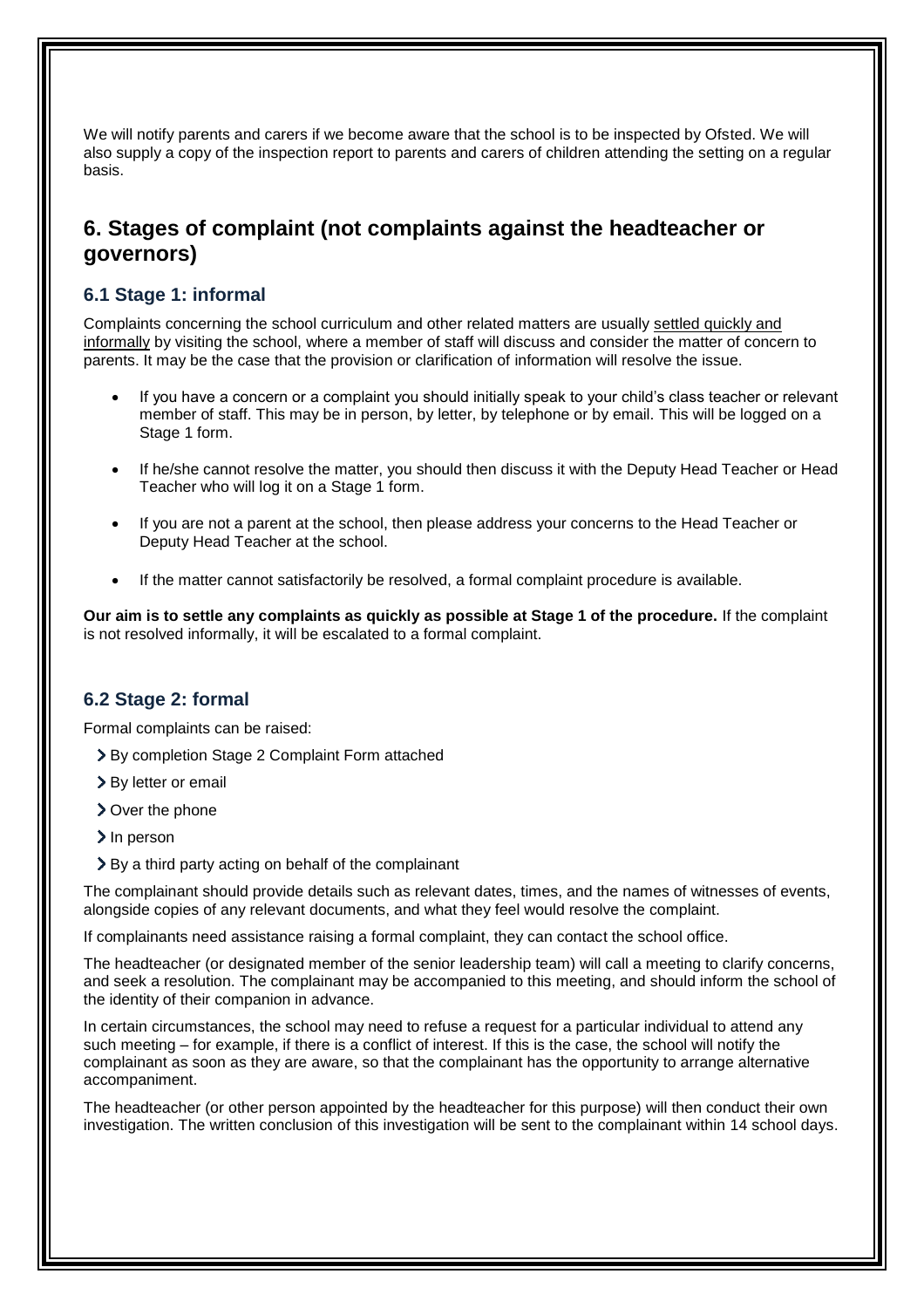#### **The aim of this process is to satisfactorily resolve the matter.**

# **6.3 Stage 3: submit the complaint to the governors**

If the matter cannot be resolved to your satisfaction, you should write to the Chair of the Governing Body – Mr J Truelove.

Formal complaints can be raised:

By completion Stage 3 Complaint Form attached

> By letter

He will contact you to find out more about your concerns and then will investigate your complaint. The Chair of Governors will then write to you on behalf of the Governing Body with the results of their investigation.

On receipt, the Chair of Governors will:

- Ensure the complainant is aware of the procedures;
- Look at the written record of the complaint (someone else may write this on behalf of the complainant);
- Formally acknowledge the complaint;
- Seek advice as appropriate from Human Resources
- If the complaint concerns a member of staff inform them and provide them with a copy of the complaint;
- Prepare a report as a result of the investigation and consider actions to be taken;
- Advise the complainant of the outcome. Where it is considered no further action is needed or the complaint is unsubstantiated, the complainant should be advised, in writing. They should also be informed of their right to appeal to the Complaints Appeals Committee within 7 School days;

This stage would normally be expected to take no more than 14 School days. The Governing Body should be informed in general terms of all formal complaints.

If the Chair of Governors is not able to resolve the complaint and/or the complainant still remains unhappy the complaint should be dealt with at the Governors Complaints Pane stage.

#### **The aim of this process is to satisfactorily resolve the matter.**

If the complainant wishes to proceed to the next stage of the procedure, they should inform the clerk to the governing board within 7 school days.

#### **How to escalate a complaint**

Complaints can be escalated by contacting the clerk to the governing board:

- > By letter or email
- Over the phone
- > In person
- Through a third party acting on behalf of the complainant

The clerk will need the details of the complaint as set out above, as well as details from the complainant on how they feel the previous stage of the procedure has not addressed their complaint sufficiently, and what they feel would resolve the complaint.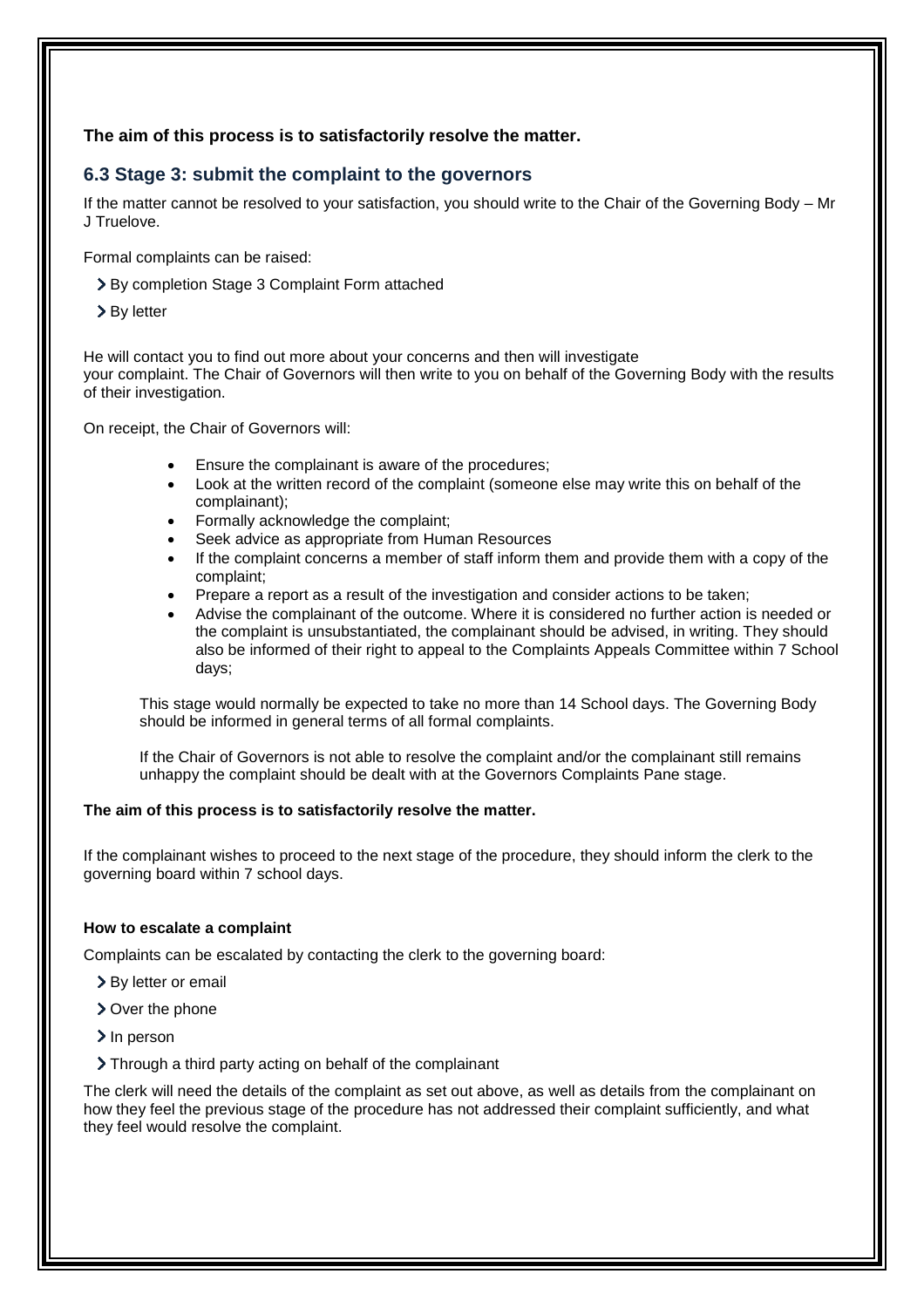If the complainant wishes to proceed to the next stage of the procedure, they should inform the clerk to the governing board in writing within 7 school days. Requests received outside of this time frame will be considered in exceptional circumstances.

The clerk will acknowledge receipt of the request within 10 school days.

#### **6.3 Stage 4: submit the complaint to the Governor Complaints Panel**

#### **Convening the panel**

The review panel consists of the first 3 members of the governing board available, who don't have direct knowledge of the complaint. These individuals will have access to the existing record of the complaint's progress (see section 10). The governors will select a panel chair from amongst themselves.

If not enough impartial governors are available, we will seek panel members from other schools or from within

the local authority. We will make sure the governors we source are suitably skilled and can demonstrate that they are independent and impartial.

The complainant must have reasonable notice of the date of the review panel; however, the review panel reserves the right to convene at their convenience rather than that of the complainant. The clerk will aim to find a date within 21 school days of the request, where possible.

If the complainant rejects the offer of 3 proposed dates without good reason, the clerk will set a date. The hearing will go ahead using written submissions from both parties.

Any written material will be circulated to all parties at least 7 school days before the date of the meeting.

#### **At the meeting**

At the review panel meeting, the complainant and representatives from the school, as appropriate, will be present. Each will have an opportunity to set out written or oral submissions prior to the meeting.

The complainant must be allowed to attend the panel hearing and be accompanied by a suitable companion if they wish. We don't encourage either party to bring legal representation, but will consider it on a case-by-case basis. For instance, if a school employee is called as a witness in a complaint meeting, they may wish to be supported by their union.

At the meeting, each individual will have the opportunity to give statements and present their evidence, and witnesses will be called as appropriate to present their evidence.

The panel, the complainant and the school representative will be given the chance to ask and reply to questions. Once the complainant and school representatives have completed presenting their cases, they will be asked to leave and evidence will then be considered.

The panel will then put together its findings and recommendations from the case. The panel will also provide copies of the minutes of the hearing and the findings and recommendations to the complainant and, where relevant, the subject of the complaint, and make a copy of the findings and recommendations available for inspection by the headteacher.

#### **The outcome**

The committee can:

- Uphold the complaint, in whole or in part
- Dismiss the complaint, in whole or in part
- If the complaint is upheld, the committee will:
	- Decide the appropriate action to resolve the complaint
	- Where appropriate, recommend changes to the school's systems or procedures to prevent similar issues in the future

The school will inform those involved of the decision in writing within 14 school days.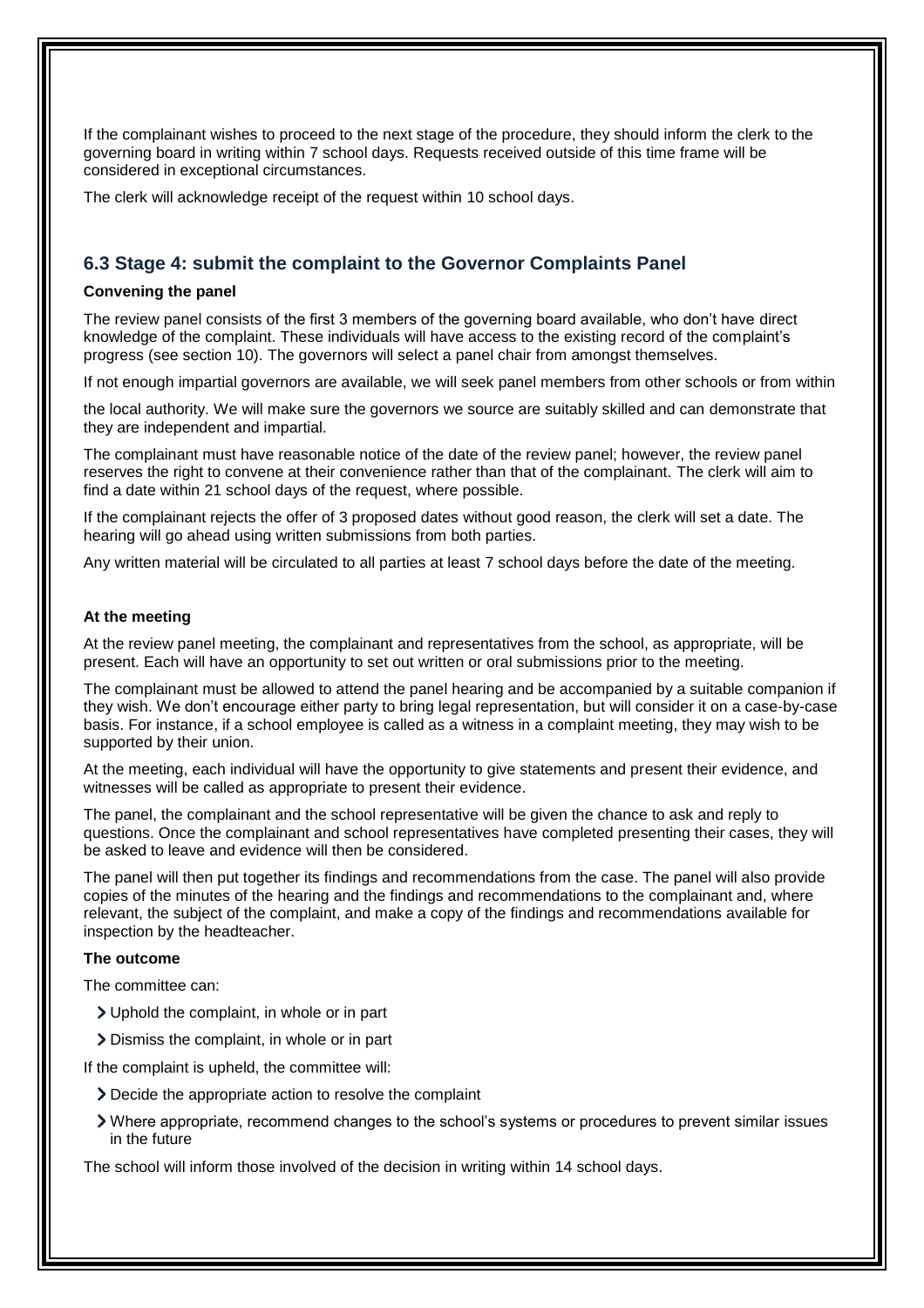## **6.3 Stage 4: submit the complaint to an independent reviewer**

The independent reviewer is appointed by or on behalf of the proprietor. This person must not, at any time, have been a governor of the school, or a member of staff or supply staff at the school, and must not have been the parent of a registered or former registered pupil at the school. They must also not have been directly involved in any matter detailed in the complaint.

The independent reviewer will convene a review meeting with the complainant and representatives from the school, as appropriate. Each will have an opportunity to set out written or oral submissions prior to the meeting.

At the meeting, each individual will have the opportunity to give statements and present their evidence, and witnesses will be called as appropriate to present their evidence.

The independent reviewer, the complainant and the school representative(s) will be given the chance to ask and reply to questions.

The complainant, proprietor and headteacher, and where relevant, the subject of the complaint, will be given a copy of the findings and recommendations made by the independent person.

The school will inform those involved of the decision in writing within 14 school days.

# <span id="page-7-0"></span>**7. Complaints against the headteacher, a governor or the governing board**

### **7.1 Stage 1: informal**

Complaints made against the headteacher or any member of the governing board should be directed to the clerk to the governing board in the first instance.

If the complaint is about the headteacher or one member of the governing board (including the chair or vicechair), a suitably skilled and impartial governor will carry out the steps at stage 1 (set out in section 6 above).

## **7.2 Stage 2: formal**

If the complaint is jointly about the chair and vice-chair, the entire governing board or the majority of the governing board, an independent investigator will carry out the steps in stage 2 (set out in section 6 above). They will be appointed by the governing board and will write a formal response at the end of their investigation.

#### **7.3 Stage 3: review panel**

If the complaint is jointly about the chair and vice-chair, the entire governing board or the majority of the governing board, a committee of independent governors will hear the complaint. They will be sourced from local schools or the local authority and will carry out the steps at stage 3 (set out in section 6 above).

# <span id="page-7-1"></span>**8. Referring complaints on completion of the school's procedure**

If the complainant is unsatisfied with the outcome of the school's complaints procedure, they can refer their complaint to the DfE.

The DfE will not re-investigate the matter of the complaint. It will look at whether the school's complaints policy and any other relevant statutory policies that the school holds were adhered to. The DfE also looks at whether the school's statutory policies adhere to education legislation. It may direct the school to re-investigate the complaint where it is clear the school has acted unlawfully or unreasonably.

For more information or to refer a complaint, see the following webpage:

<https://www.gov.uk/complain-about-school>

We will include this information in the outcome letter to complainants.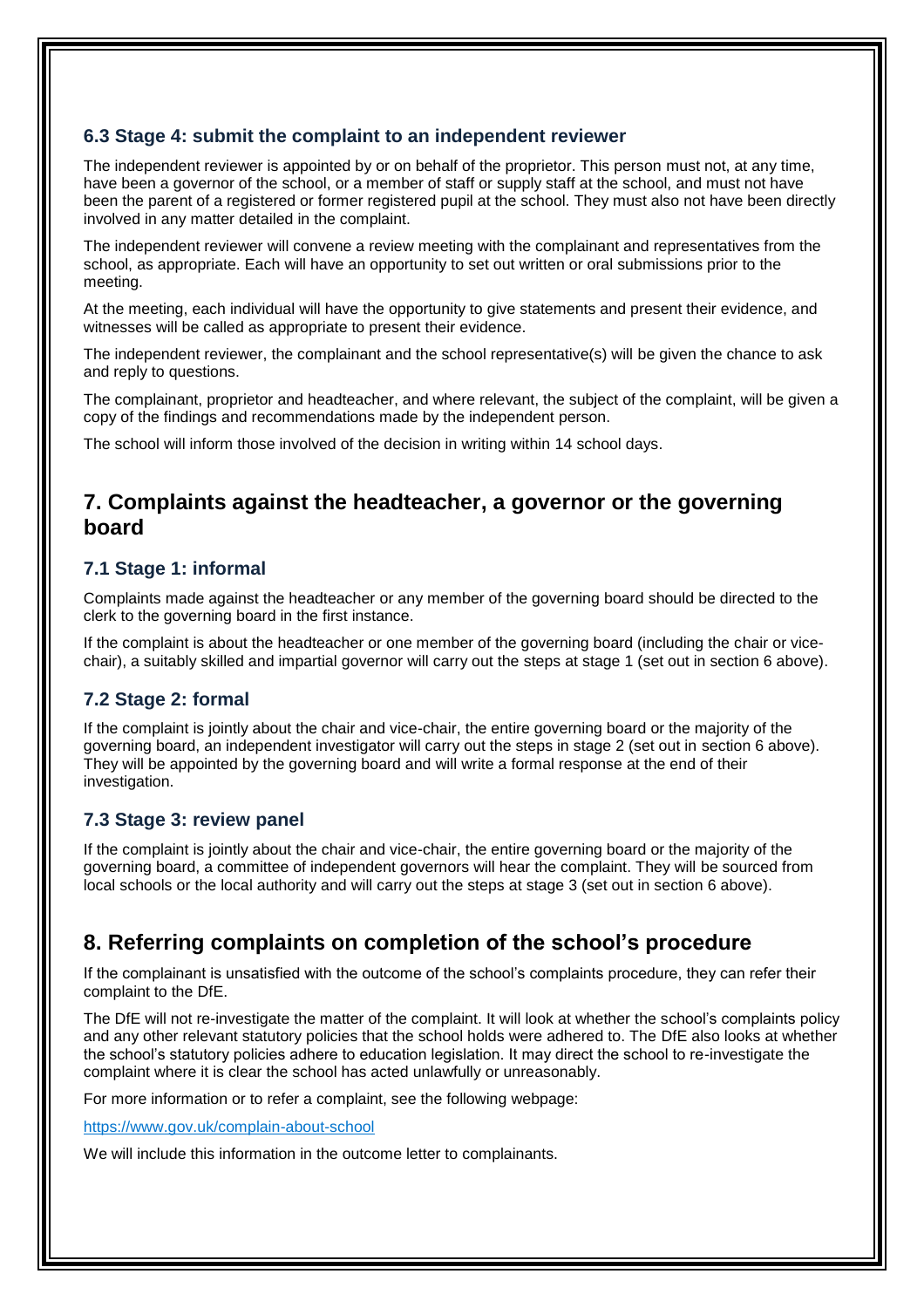# <span id="page-8-0"></span>**9. Persistent complaints**

#### **9.1 Unreasonably persistent complaints**

Most complaints raised will be valid, and therefore we will treat them seriously. However, a complaint may become unreasonable if the person:

- Has made the same complaint before, and it's already been resolved by following the school's complaints procedure
- Makes a complaint that is obsessive, persistent, harassing, prolific, defamatory or repetitive
- > Knowingly provides false information
- Insists on pursuing a complaint that is unfounded, or out of scope of the complaints procedure
- Pursues a valid complaint, but in an unreasonable manner e.g. refuses to articulate the complaint, refuses to co-operate with this complaints procedure, or insists that the complaint is dealt with in ways that are incompatible with this procedure and the time frames it sets out
- Changes the basis of the complaint as the investigation goes on
- Makes a complaint designed to cause disruption, annoyance or excessive demands on school time
- Seeks unrealistic outcomes, or a solution that lacks any serious purpose or value

#### **Steps we will take**

We will take every reasonable step to address the complainant's concerns, and give them a clear statement of our position and their options. We will maintain our role as an objective arbiter throughout the process, including when we meet with individuals. We will follow our complaints procedure as normal (as outlined above) wherever possible.

If the complainant continues to contact the school in a disruptive way, we may put communications strategies in place. We may:

- Sive the complainant a single point of contact via an email address
- Limit the number of times the complainant can make contact, such as a fixed number per term
- Ask the complainant to engage a third party to act on their behalf, such as [Citizens Advice](https://www.citizensadvice.org.uk/)
- > Put any other strategy in place as necessary

#### **Stopping responding**

We may stop responding to the complainant when all of these factors are met:

- We believe we have taken all reasonable steps to help address their concerns
- We have provided a clear statement of our position and their options
- The complainant contacts us repeatedly, and we believe their intention is to cause disruption or inconvenience

Where we stop responding, we will inform the individual that we intend to do so. We will also explain that we will still consider any new complaints they make.

In response to any serious incident of aggression or violence, we will immediately inform the police and communicate our actions in writing. This may include barring an individual from our school site.

#### **9.2 Duplicate complaints**

If we have resolved a complaint under this procedure and receive a duplicate complaint on the same subject from a partner, family member or other individual, we will assess whether there are aspects that we hadn't previously considered, or any new information we need to take into account.

If we are satisfied that there are no new aspects, we will: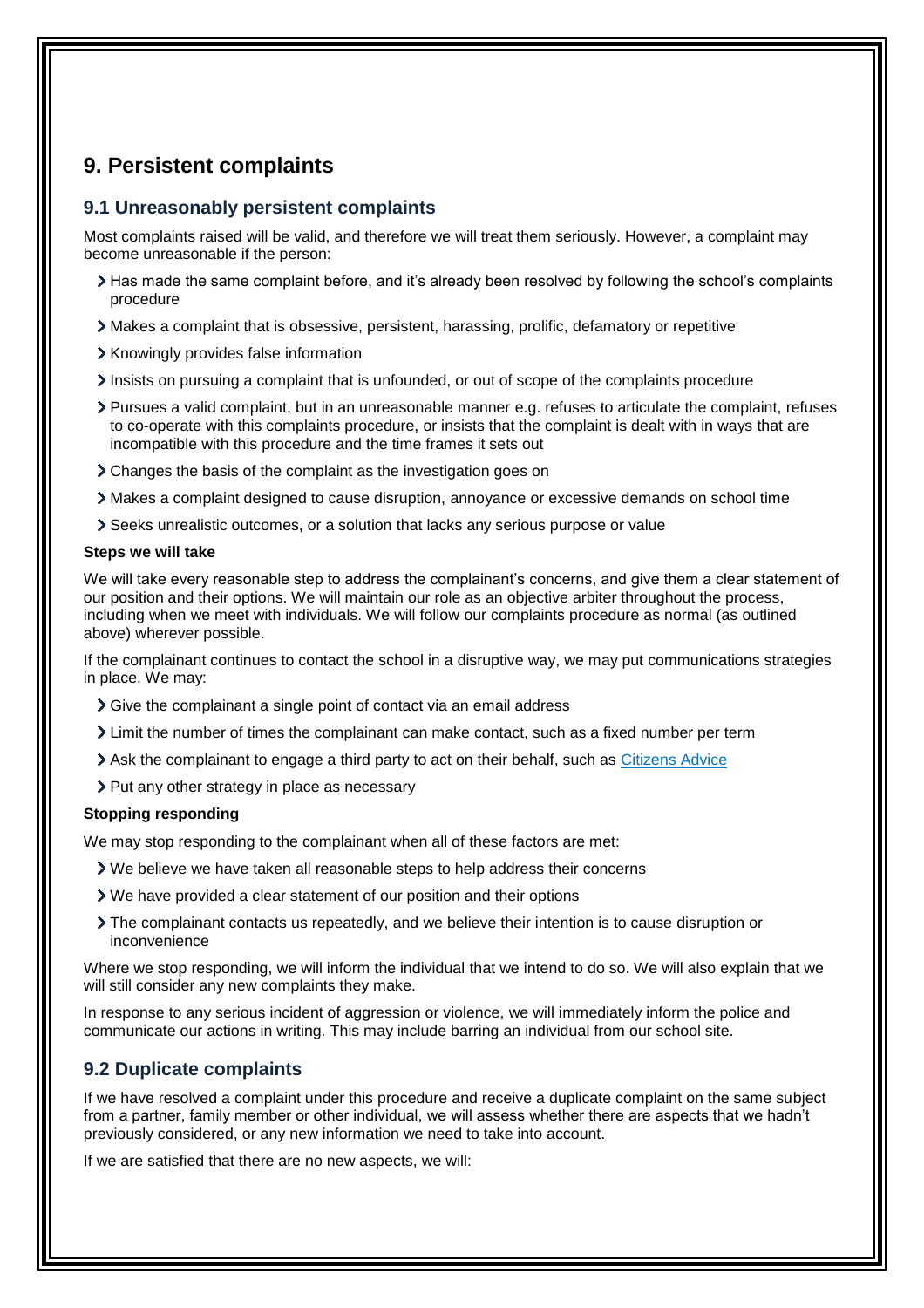- Tell the new complainant that we have already investigated and responded to this issue, and the local process is complete
- Direct them to the DfE if they are dissatisfied with our original handling of the complaint

If there are new aspects, we will follow this procedure again.

### **9.3 Complaint campaigns**

Where the school receives a large volume of complaints about the same topic or subject, especially if these come from complainants unconnected with the school, the school may respond to these complaints by:

- > Publishing a single response on the school website
- Sending a template response to all of the complainants

If complainants are not satisfied with the school's response, or wish to pursue the complaint further, the normal procedures will apply.

# <span id="page-9-0"></span>**10. Record keeping**

The school will record the progress of all complaints, including information about actions taken at all stages, the stage at which the complaint was resolved, and the final outcome. The records will also include copies of letters and emails, and notes relating to meetings and phone calls.

This material will be treated as confidential and held centrally, and will be viewed only by those involved in investigating the complaint or on the review panel.

This is except where the secretary of state (or someone acting on their behalf) or the complainant requests access to records of a complaint through a freedom of information (FOI) request or through a subject access request under the terms of the Data Protection Act, or where the material must be made available during a school inspection.

Records of complaints will be kept securely, only for as long as necessary and in line with data protection law, our privacy notices and record retention schedule.

The details of the complaint, including the names of individuals involved, will not be shared with the whole governing board in case a review panel needs to be organised at a later point.

Where the governing board is aware of the substance of the complaint before the review panel stage, the school will (where reasonably practicable) arrange for an independent panel to hear the complaint.

Complainants also have the right to request an independent panel if they believe there is likely to be bias in the proceedings. The decision to approve this request is made by the governing board, who will not unreasonably withhold consent.

# <span id="page-9-1"></span>**11. Learning lessons**

The governing board will review any underlying issues raised by complaints with the headteacher/senior leadership team, where appropriate, and respecting confidentiality, to determine whether there are any improvements that the school can make to its procedures or practice to help prevent similar events in the future.

# <span id="page-9-2"></span>**12. Monitoring arrangements**

The governing board will monitor the effectiveness of the complaints procedure in ensuring that complaints are handled properly. The governing board will track the number and nature of complaints, and review underlying issues as stated in section 11.

The complaints records are logged and managed by Vicky Jones Boast – SBM.

This policy will be reviewed by the headteacher every 3 years.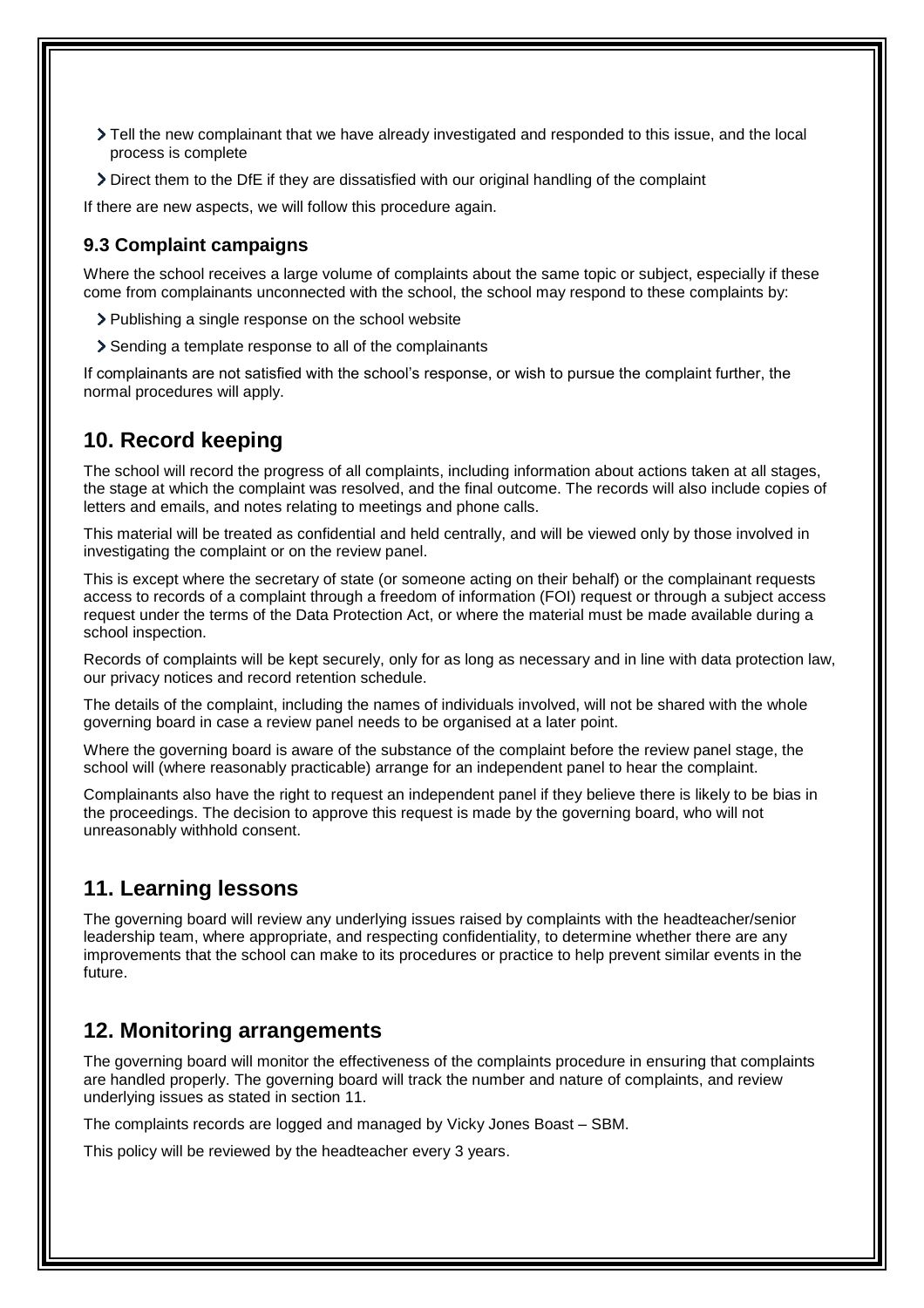At each review, the policy will be approved by the full governing board.

# <span id="page-10-0"></span>**13. Links with other policies**

Policies dealing with other forms of complaints include:

- Child protection and safeguarding policy and procedures
- > Admissions policy
- > Exclusions policy
- > Staff grievance procedures
- > Staff disciplinary procedures
- > SEN policy and information report
- > Privacy notices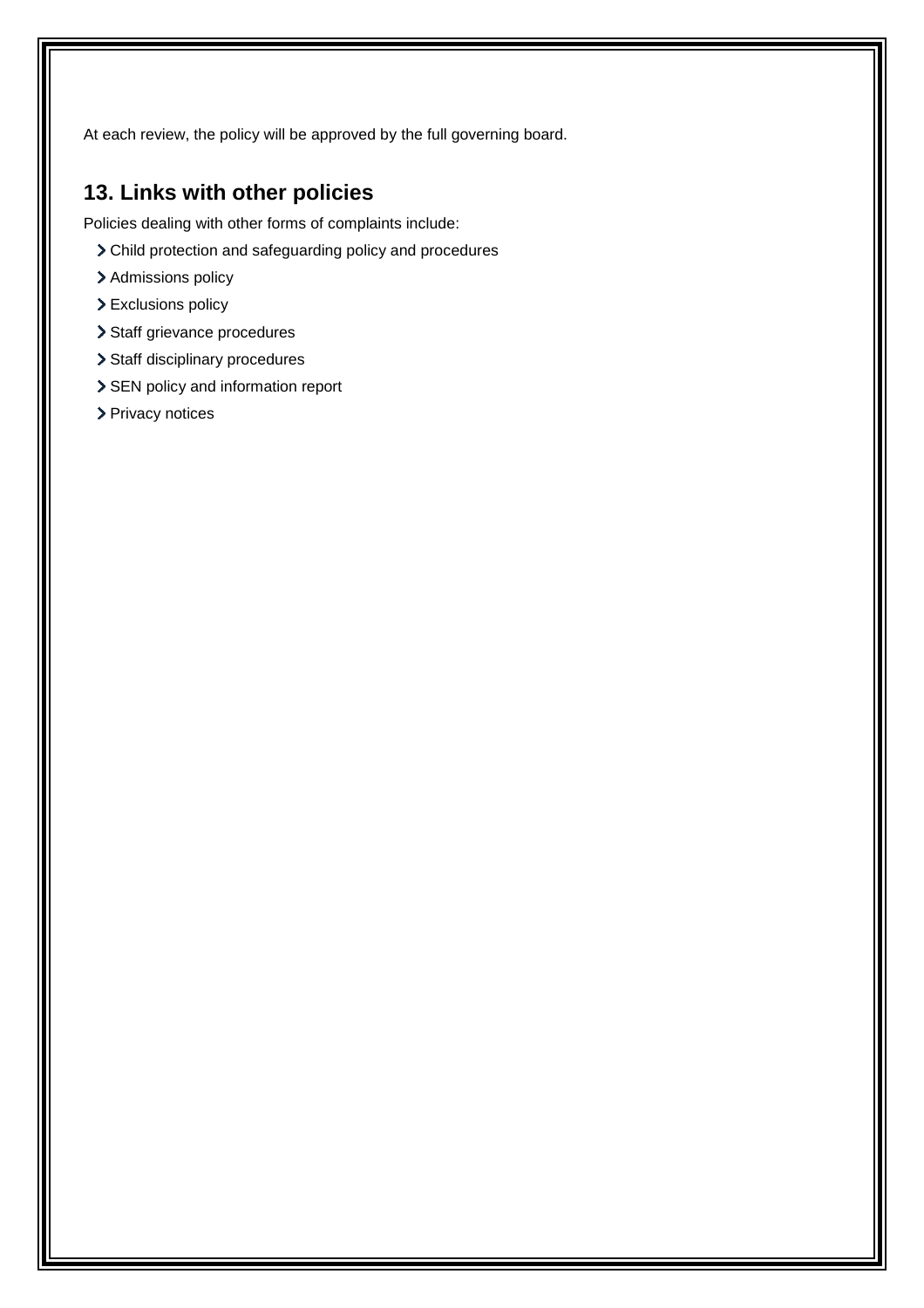# **APPENDIX : Stage 1**

# **Boundary Primary School- Complaint Form**

(Stage 1)

# **Complainant's Name**

**Pupil(s) Name(s)**

**Complainant's relationship to pupil**

**Details of complaint** 

# **Actions Taken**

**Signature Date**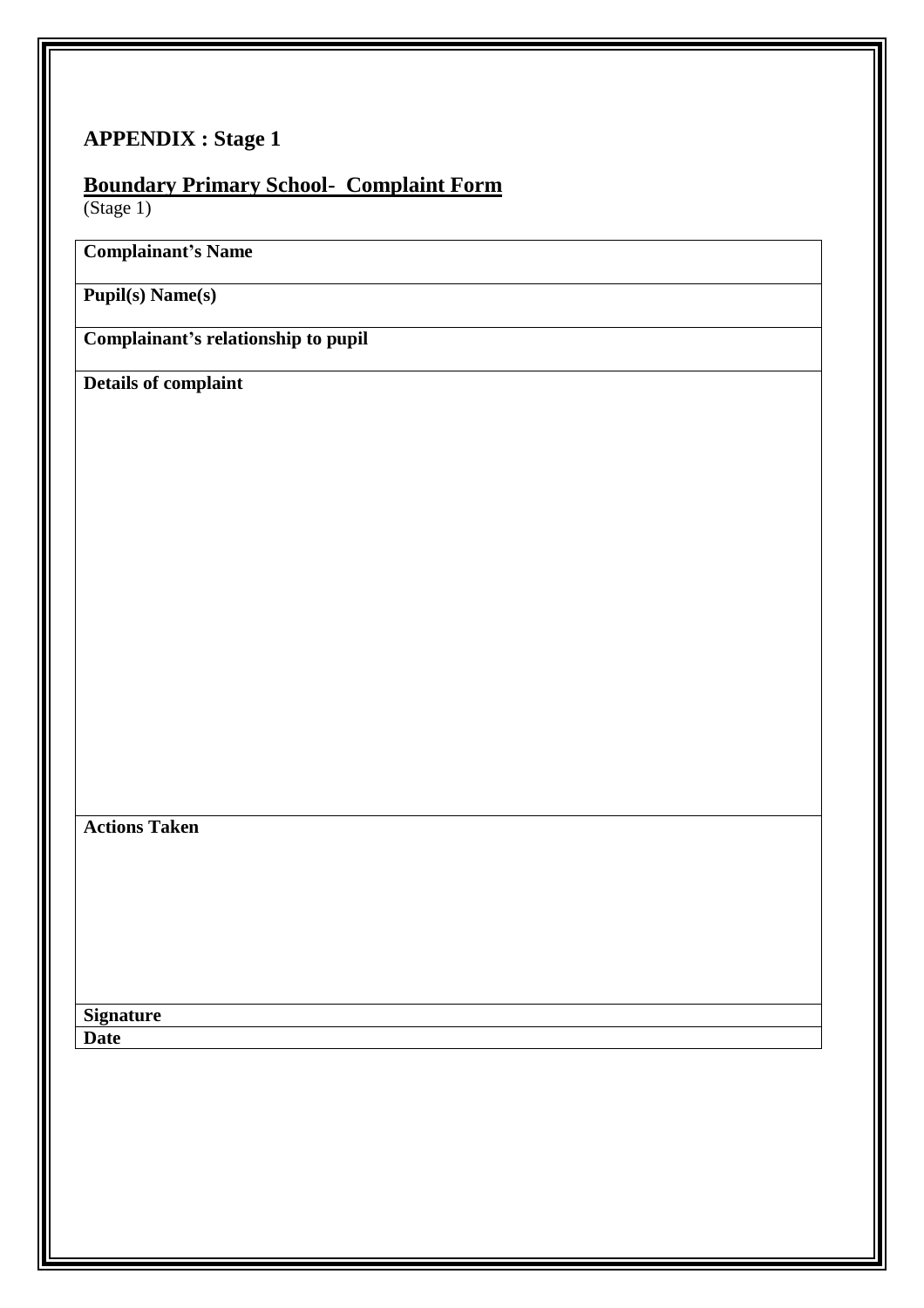# **APPENDIX 2: Stage 2**

# **Boundary Primary School- Complaint Form**

(Stage 2)

Please complete and return to school office who will acknowledge receipt and pass to Miss Ashton.

| <b>Your Name</b>                                                               |
|--------------------------------------------------------------------------------|
| <b>Pupils Name</b>                                                             |
| Your relationship to pupil                                                     |
| <b>Address</b>                                                                 |
|                                                                                |
|                                                                                |
| <b>Daytime Phone Number</b>                                                    |
| Please give details of your complaint                                          |
|                                                                                |
|                                                                                |
|                                                                                |
|                                                                                |
| Stage 1 of the procedure. Who did you speak to? What response did you receive? |
|                                                                                |
| What actions do you feel might resolve the problem at this stage?              |
|                                                                                |
|                                                                                |
| <b>Signature</b>                                                               |
| <b>Date</b>                                                                    |
|                                                                                |
|                                                                                |
|                                                                                |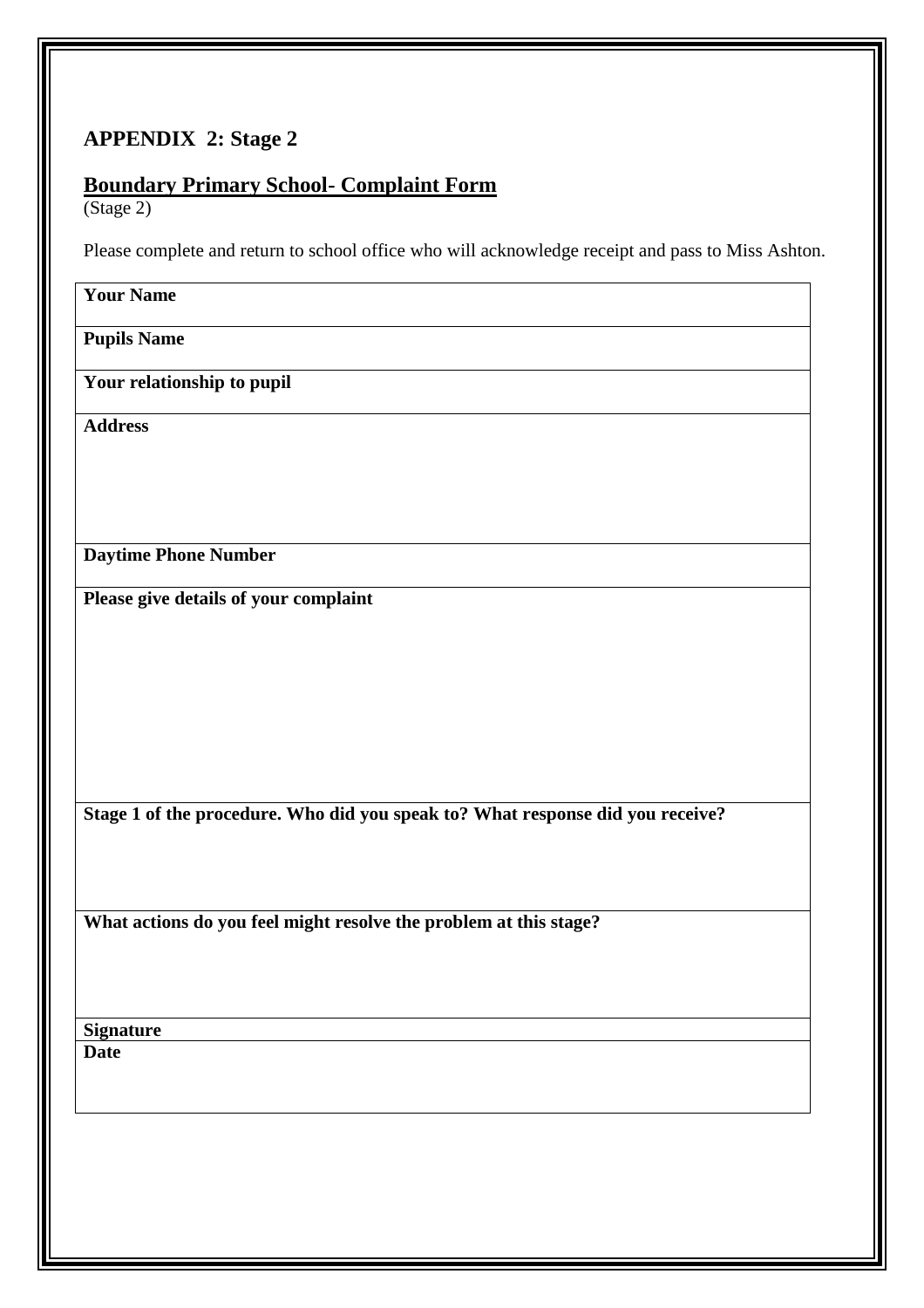# **APPENDIX 3: Stage 3**

## **Boundary Primary School Complaint Form**

(Stage 3)

Please complete and return to school office who will acknowledge receipt and pass to the Chair of Governors – Mr Jamie Truelove

**Your Name**

**Pupils Name**

**Your relationship to pupil**

**Address**

**Daytime Phone Number**

**Please give details of your complaint** 

**What action have you already taken to try to resolve your complaint? (who did you speak to and what was the response?)**

**What actions do you feel might resolve the problem at this stage?**

**Signature Date**